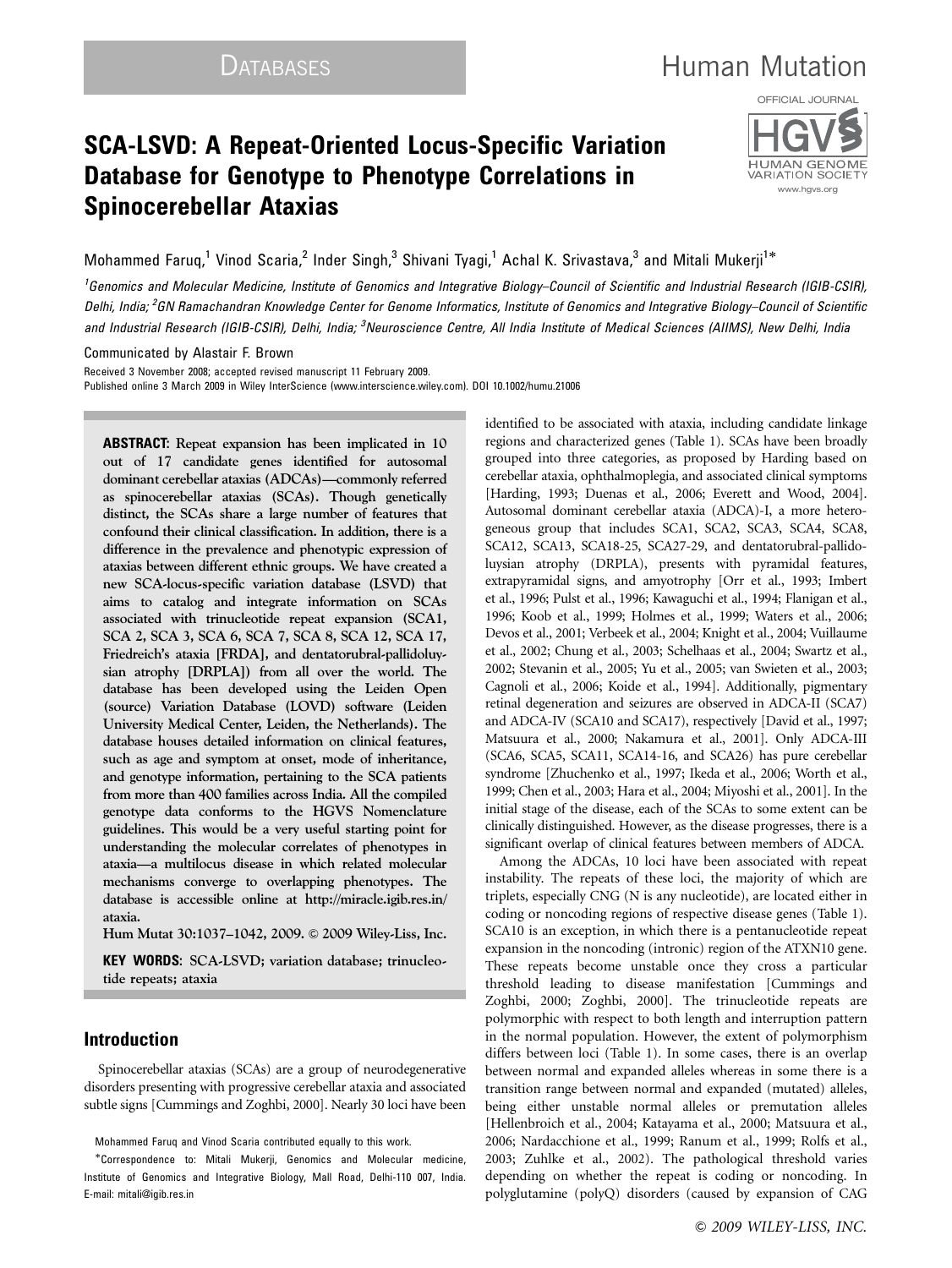|                  |                                                    |                                                       |                                                                                                                                                                                                                                                                                                                                                                                                              |          |                    |                                     | Normal repeat range         |                   | Expanded repeat range               |                      |                                           |
|------------------|----------------------------------------------------|-------------------------------------------------------|--------------------------------------------------------------------------------------------------------------------------------------------------------------------------------------------------------------------------------------------------------------------------------------------------------------------------------------------------------------------------------------------------------------|----------|--------------------|-------------------------------------|-----------------------------|-------------------|-------------------------------------|----------------------|-------------------------------------------|
| SCA type         | Gene                                               | OMIM ID                                               | Chromosome region                                                                                                                                                                                                                                                                                                                                                                                            | Location | Mutation           | $\overline{S}$                      | Ξ                           | Unstable/mutable  | Atypical phenotype <sup>a</sup>     | Pathogenic (typical) | References                                |
|                  |                                                    |                                                       | ADCA-I (cerebellar ataxia with ophthalmoplegia $\pm$ pyramidal, $\pm$ peripheral neuropathy, $\pm$ extrapyramidal features)                                                                                                                                                                                                                                                                                  |          |                    |                                     |                             |                   |                                     |                      |                                           |
| iCA1             | INXL                                               | 601556                                                | 6p22.3                                                                                                                                                                                                                                                                                                                                                                                                       | Coding   | $CAG$ <sub>n</sub> | $6 - 29$                            |                             | $36 - 38$         |                                     | $40 - 82$            | Orr et al. [1993]                         |
| SCA2             | ATXN2                                              | 601517                                                | 12q24.13                                                                                                                                                                                                                                                                                                                                                                                                     | Coding   | CAG)n              |                                     | $30 - 35$<br>22-28<br>26-36 | $\widetilde{\Xi}$ | $\widetilde{\Xi}$                   | $32 - 200$           | Imbert et al. [1996]; Pulst et al. [1996] |
| CA3              | ATXN3                                              | 607047                                                | 14q32.12                                                                                                                                                                                                                                                                                                                                                                                                     | Coding   | CAG)n              | $13 - 21$<br>$13 - 25$<br>$15 - 50$ |                             | ž                 |                                     | $61 - 84$            | Kawaguchi et al. [1994]                   |
| CA8              | ATXN8OS                                            | 603680                                                | 3q21                                                                                                                                                                                                                                                                                                                                                                                                         | 3'UTR    | $CTG$ n            |                                     | $\widetilde{\Xi}$           | g                 | $45 - 53$<br>$71 - 80$<br>$40 - 41$ | > 80                 | Koob et al. [1999]                        |
| CA <sub>12</sub> | PPP2R2B                                            | 604325                                                | 5q32                                                                                                                                                                                                                                                                                                                                                                                                         | 5'UTR    | CAG)n              | $1 - 32$                            | $\widetilde{\Xi}$           | Ĕ                 |                                     | $45 - 78$            | Holmes et al. [1999]                      |
| drpla            | <b>ATN1</b>                                        | 607462                                                | 12p13.31                                                                                                                                                                                                                                                                                                                                                                                                     | Coding   | CAG)n              | $7 - 34$                            | Ĕ                           | ž                 | $\widetilde{\Xi}$                   | $49 - 88$            | Koide et al. [1994]                       |
|                  |                                                    |                                                       | ADCA-II (cerebellar ataxia and retinal pigmentary degeneration)                                                                                                                                                                                                                                                                                                                                              |          |                    |                                     |                             |                   |                                     |                      |                                           |
| SCA7             | ATXN7                                              | 607640                                                | 3p14.1                                                                                                                                                                                                                                                                                                                                                                                                       | Coding   | $(CAG)$ n          | $4 - 19$                            | $20 - 28$                   | $28 - 33$         | $34 - 36$                           | $37 - 306$           | David et al. [1997]                       |
|                  |                                                    |                                                       | ADCA-III (pure cerebellar syndrome ± extrapyramidal features)                                                                                                                                                                                                                                                                                                                                                |          |                    |                                     |                             |                   |                                     |                      |                                           |
| SCA6             | CACNAIA                                            | 601011                                                | 19p13.13                                                                                                                                                                                                                                                                                                                                                                                                     | Coding   | (CAG)n             | $4 - 18$                            | $\widetilde{\Xi}$           | ž                 | $\overline{9}$                      | $20 - 29$            | Zhuchenko et al. [1997]                   |
|                  | ADCA-IV (cerebellar ataxia with seizures)          |                                                       |                                                                                                                                                                                                                                                                                                                                                                                                              |          |                    |                                     |                             |                   |                                     |                      |                                           |
| SCA10            | ATXN10                                             | 611150                                                | 22q13.31                                                                                                                                                                                                                                                                                                                                                                                                     | Intronic | ATTCT)n            | $10 - 29$                           | $\widetilde{\Xi}$           | Ĕ                 | $280 - 370$                         | 500-4500             | Matsuura et al. [2000]                    |
| SCA17            | TBP                                                | 600075                                                | 6q27                                                                                                                                                                                                                                                                                                                                                                                                         | Coding   | $(CAG)$ n          | $25 - 39$                           | $40 - 42$                   | Ĕ                 | $43 - 48$                           | $47 - 63$            | Nakamura et al. [2001]                    |
|                  | Autosomal recessive cerebellar ataxia <sup>b</sup> |                                                       |                                                                                                                                                                                                                                                                                                                                                                                                              |          |                    |                                     |                             |                   |                                     |                      |                                           |
| FRDA             | <b>FXN</b>                                         | 606829                                                | 9q13                                                                                                                                                                                                                                                                                                                                                                                                         | Intronic | $(GAA)$ n          | $5 - 11$                            | $12 - 33$                   | $34 - 65$         | Ĕ                                   | 66-1700              | Campuzano et al. [1996]                   |
|                  |                                                    | SN, small normal; LN, large normal; NR, not reported. | PFRDA is an autosomal recessive ataxia not classified under ADCAs but its causative mutation is hyperexpansion of the (GAA)n allele and it produces a cerebellar phenotype, so it is included in this list and in the database<br>Atypical phenotypes or reduced penetrance alleles are observed with lower abnormal repeats, and their pathogenic potential also depends on the purity of the repeat track. |          |                    |                                     |                             |                   |                                     |                      |                                           |

repeats encoding glutamine), the repeat expansions are generally small (30–40 triplets). In SCA6, repeats as small as 20 triplets are sufficient to cause the disease. In contrast, massive expansions of over thousands are observed in the repeats present in the noncoding regions. The relative frequencies of different subtypes of SCAs also vary between populations of different ethnic backgrounds and geographical locations. Though the majority of SCAs are prevalent in most of the studied populations, a few are restricted to specific populations. For example, SCA3/Machado-Joseph Disease (MJD) seems to be the major subtype worldwide, representing more than 70% of the cases in Portugal [Gaspar et al., 2001]. On other hand, DRPLA is mostly reported from Japan [Sasaki, 2007], and SCA12 from India [Bahl et al., 2005; Srivastava et al., 2001]. The prevalence is probably accounted for by regional founder effects, as evidenced through linkage disequilibrium studies using flanking markers at various loci like SCA1, SCA2, SCA3, SCA6, SCA12, DRPLA, and FRAXA in different populations [Bahl et al., 2005; Basu et al., 2000; Chakravarty and Mukherjee, 2002; Choudhry et al., 2001; Cossee et al., 1997; Eichler et al., 1994; Gaspar et al., 2001; Imbert et al., 1996; Mittal et al., 2005a, 2005b; Rubinsztein et al., 1994; Saleem et al., 2000; Terasawa et al., 2004]. In a few ataxias, disease prevalence correlates with the frequency of repeats in the higher range of normal alleles (LNs) and occurrence of stabilizing interruptions in the repeat stretch [Cossee et al., 1997; Takano et al., 1998; Saleem et al., 2000; Mittal et al., 2005b].

Besides differences in prevalence, there is also variation across different ethnic groups in clinical features, which confound clinical classification of SCAs. Heterogeneity in clinical phenotype also indicates the existence of disease-modifying factors in these disorders. It is therefore imperative to develop an integrated database cataloging variations with clinical features of ataxia from different global populations. Over the last 10 years our group has been involved in genetic studies of various hereditary ataxias and has built up the largest resource of ataxia in India. We have reported differences in their prevalence and have also identified founders for various SCAs in the Indian population [Bahl et al., 2005; Choudhry et al., 2001; Mittal et al., 2005a, 2005b; Padiath et al., 2005; Srivastava et al., 2001]. All the ataxias are not prevalent in India (Fig. 1) and their frequencies vary across different ethnic populations of India [Basu et al., 2000; Krishna et al., 2007; Mittal et al., 2005b]. Keeping this objective in mind, we have built a locusspecific variation database (LSVD) for ataxia (named SCA-LSVD), which is specifically focused toward genes that have repeat involvement. We initiated the LSVD activity with the clinical and genetic information on nearly 400 families of ataxia reported from various parts of Northern India of Indo-European origin.



Figure 1. Frequency of different SCAs in the North Indian population. [Color figure can be viewed in the online issue, which is available at www.interscience.wiley.com.]

Table 1. Molecular Characteristics of SCAs

 $\ddot{ }$ 

Table

Molecular Characteristics of SCAs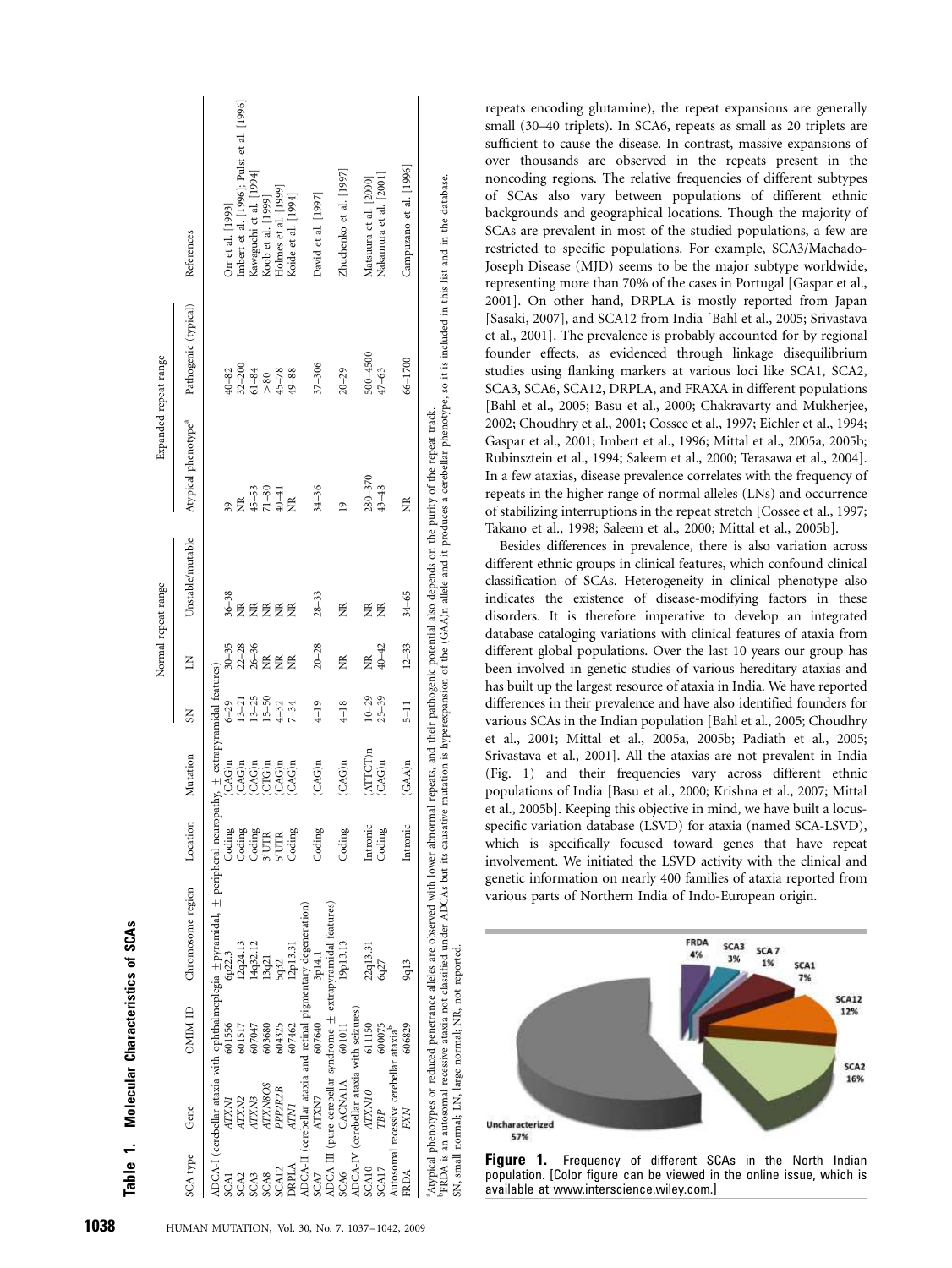### Data Source and Organization

The database has information on probands of 400 SCA families from the All India Institute of Medical Sciences (AIIMS), a premier tertiary referral center in north India, in which we

screened for various SCAs from 1998 to 2007. These samples have been collected following the ethical guidelines of India Council of Medical Research (ICMR) with prior consent of the patients. Screening has been carried out for repeat expansions at SCA1, SCA2, SCA3, SCA6, SCA7, SCA8, SCA12, SCA17, Friedreich's

| A T Ataxia Genomics<br><b>G C</b> Consortium   | <b>Spinocerebellar Ataxia</b><br>Locus Specific Variation Database |                                         |             |
|------------------------------------------------|--------------------------------------------------------------------|-----------------------------------------|-------------|
|                                                | ataxin 1 (ATXN1)                                                   |                                         |             |
| <b>Variants</b><br>Home                        | Submitters X Submit X Configuration                                | <b>Setup</b>                            |             |
| Search unique variants<br>View unique variants | View all contents<br>Full database search                          | Variant listing based on patient origin | Switch gene |

Spinocerebellar Ataxia Database

## **Variant Listings**

| <b>Patient data (#0000188)</b> |                          |
|--------------------------------|--------------------------|
| <b>Patient ID</b>              | AT 0664                  |
| <b>Disease</b>                 | SCA1                     |
| Reference                      |                          |
| <b>Template</b>                | <b>DNA</b>               |
| <b>Technique</b>               | <b>GENE SCAN</b>         |
| <b>Remarks</b>                 |                          |
| <b>Remarks (non public)</b>    |                          |
| <b>Tissue</b>                  | Blood                    |
| <b>Age of the Patient</b>      | 42                       |
| Gender                         | M                        |
| <b>Age at Onset</b>            | 37                       |
| <b>First symptom</b>           | <b>GAIT ATAXIA</b>       |
| <b>Pattern of Inheritan</b>    | SP                       |
| <b>Ethnic origin</b>           |                          |
| <b>Geographic origin</b>       | DELHI                    |
| <b>Population</b>              |                          |
| <b>Submitter</b>               | (Assign)                 |
| <b>Created by</b>              | Mohammed Farug           |
| <b>Date created</b>            | 2008-05-14 11:51:37      |
| <b>Edited by</b>               | Mohammed Farug           |
| <b>Date edited</b>             | $\overline{\phantom{0}}$ |

Add new variant to patient | Edit patient | Delete complete submission

| <b>Variant data</b>            |                     |
|--------------------------------|---------------------|
| <b>Allele</b>                  | Unknown             |
| <b>Reported pathogenicity</b>  | Pathogenic          |
| <b>Concluded pathogenicity</b> | Pathogenic          |
| Exon                           | Ex. 8               |
| <b>DNA</b> change              | c.589CAG[27]+[48]   |
| <b>RNA</b> change              |                     |
| Protein                        | p.197Q[27]+[48]     |
| Re-site                        |                     |
| Frequency                      | ×                   |
| DB-ID                          | ATXN1_00188         |
| <b>Status</b>                  | Public              |
| <b>Created by</b>              | Mohammed Farug      |
| <b>Date created</b>            | 2008-05-14 11:51:37 |
| <b>Edited by</b>               | Mohammed Farug      |
| <b>Date edited</b>             | 2008-07-31 21:44:06 |

Curate variant | Edit variant | Delete variant from submission

#### 1 entry in ATXN1

| Path. Allele |         | $Exon$ $\bigcirc$ DNA change | C RNA change | C Protein         |
|--------------|---------|------------------------------|--------------|-------------------|
| $+1+$        | Unknown | Ex. 8 $C.589CAG[27]+[48]$    |              | $p.197Q[27]+[48]$ |

Figure 2. An example of a complete variant listing for an individual patient in SCA-LSVD. [Color figure can be viewed in the online issue, which is available at www.interscience.wiley.com.]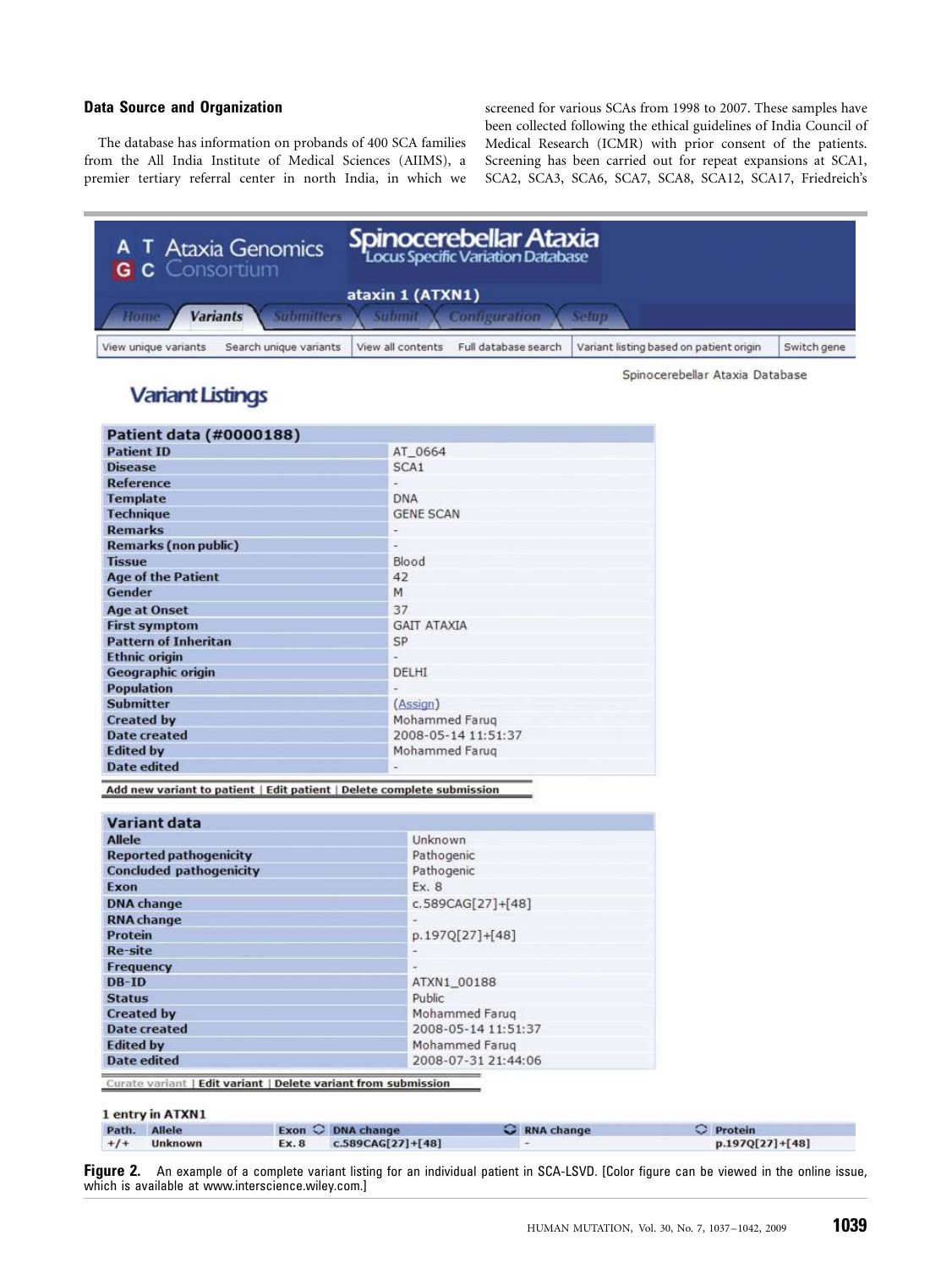ataxia (FRDA), and DRPLA in patients and affected and unaffected family members. Repeat sizes were estimated by PCR amplification using fluorescently-labeled primers. The size of the fluorescently-labeled amplicon was determined by GeneScan analysis on an ABI Prism 3130xl Genetic Analyzer (Applied Biosystems [ABI], Foster City, CA). Sequencing was carried out using dideoxy chain terminator chemistry on an ABI Prism 3130 Automated Genetic Analyzer to confirm the repeat size and interruption pattern. The repeat-related data generated for all the probands in eight SCA genes, excluding SCA8 and SCA17, from 400 families is registered in the database. Since FRDA shares clinical features with SCA and is also associated with repeat expansion we have included variations at the FRDA locus in the database. In addition, related phenotypic information, e.g., age gender, age at onset, symptom at onset, mode of inheritance, and ethnic and geographic origin of the patient, for all 400 patients are available for future genotype–phenotype correlation analyses. Genotype data was compiled and transformed according to the HGVS Nomenclature guidelines for reporting genomic variations.

#### SCA-LSVD

The SCA-LSVD was developed based on the Leiden Open Variation Database (LOVD; Leiden University Medical Center, Leiden, the Netherlands), which is a commonly used tool for organizing locus-centric variation data [Fokkema et al., 2005]. The database is supported on the back end by a MySQL relational database management system. The resource is linked to various other gene databases, which would assist the user to accrue detailed information related to the gene. In addition, plug-ins have been created to export the data to a standard meta-tagged format to aid future integration of data with various resources. This would help the user to have a genome-centered and holistic view of the variation, which would be useful in providing biologically meaningful insights on the variation.

The database (Fig. 2) provides, at each SCA loci, information on gene name, chromosomal location link to the reference sequence, advance search option, variant submission link, and registration guidelines for a new submitter (http://miracle.igib. res.in/ataxia).

#### Analysis of the Variations in SCA-LSVD

SCA-LSVD currently contains information on genetic testing carried out for repeat-containing loci implicated in SCA pathogenesis in 400 probands of Indian origin. SCA2 is the most represented type, with a frequency of 16%, followed by SCA12 (12%), SCA1 (7%), SCA3 (3%), FRDA (4%), and SCA7 (1%). A total of 57% of both inherited and sporadic cases do not show identifiable expansion at any of the loci. So far we have not observed SCA6, SCA8, SCA17, or DRPLA in our cohort. In SCA1, SCA2, and SCA3, gait ataxia is the most common symptom at onset. For SCA12, hand tremor is the earliest feature of the disease but there are a few cases in which gait ataxia is the presenting symptom, a feature which has not been observed in previous studies [Bahl et al., 2005; Fujigasaki et al., 2001; Holmes et al., 1999; Srivastava et al., 2001].

#### Future Perspectives

At present, the SCA-LSVD houses data generated in-house. We intend to make it a central database for locus-specific variation information on SCA genes for community participation. We are in

the process of curating variations on all ataxia-related genes. In addition, we are working toward making the data interoperable with various genomics databases and workflows, which would allow users to look at the variations from a genomics perspective. We have initiated this by porting the variations as a University of California, Santa Cruz (UCSC; http://genome.ucsc.edu) track and would in the future be integrating this database with other population variation resources such as the Haplotype Map of the Human Genome (International HapMap Project; www.hapmap. org) and the Indian Genome Variation Resources [Indian Genome Variation Consortium, 2008]. We aim to update this database with associated haplotypes in disease gene region, additional microphenotypic information in concordance with the international cooperative ataxia rating scale (ICARS), and data from other research groups working in ataxia. This would facilitate researchers in genotype-to-phenotype (G2P) studies and provide a helpful resource for tracing founder chromosomes and for discovery of novel mutations. SCA-LSVD would also allow cross-comparisons between different cohorts of SCA patients and help in understanding the molecular correlates of phenotypes in ataxia, a multilocus disease that converges to overlapping phenotypes, probably due to related molecular mechanisms.

#### Acknowledgments

We acknowledge financial support from Council for Scientific and Industrial Research, Government of India for Supra institutional Project SIP0006, and the CSIR Task Force project CMM0017 for computational and infrastructural support.

#### References

- Bahl S, Virdi K, Mittal U, Sachdeva MP, Kalla AK, Holmes SE, O'Hearn E, Margolis RL, Jain S, Srivastava AK, Mukerji M. 2005. Evidence of a common founder for SCA12 in the Indian population. Ann Hum Genet 69(Pt 5): 528–534.
- Basu P, Chattopadhyay B, Gangopadhaya PK, Mukherjee SC, Sinha KK, Das SK, Roychoudhury S, Majumder PP, Bhattacharyya NP. 2000. Analysis of CAG repeats in SCA1, SCA2, SCA3, SCA6, SCA7 and DRPLA loci in spinocerebellar ataxia patients and distribution of CAG repeats at the SCA1, SCA2 and SCA6 loci in nine ethnic populations of eastern India. Hum Genet 106:597–604.
- Cagnoli C, Mariotti C, Taroni F, Seri M, Brussino A, Michielotto C, Grisoli M, Di Bella D, Migone N, Gellera C, Di Donato S, Brusco A. 2006. SCA28, a novel form of autosomal dominant cerebellar ataxia on chromosome 18p11.22-q11.2. Brain 129(Pt 1):235–242.
- Campuzano V, Montermini L, Molto MD, Pianese L, Cossee M, Cavalcanti F, Monros E, Rodius F, Duclos F, Monticelli A, and others. 1996. Friedreich's ataxia: autosomal recessive disease caused by an intronic GAA triplet repeat expansion. Science 271:1423–1427.
- Chakravarty A, Mukherjee SC. 2002. Autosomal dominant cerebellar ataxias in ethnic Bengalees in West Bengal—an Eastern Indian state. Acta Neurol Scand 105:202–208.
- Chen DH, Brkanac Z, Verlinde CL, Tan XJ, Bylenok L, Nochlin D, Matsushita M, Lipe H, Wolff J, Fernandez M, Cimino PJ, Bird TD, Raskind WH. 2003. Missense mutations in the regulatory domain of PKC gamma: a new mechanism for dominant nonepisodic cerebellar ataxia. Am J Hum Genet 72:839–849.
- Choudhry S, Mukerji M, Srivastava AK, Jain S, Brahmachari SK. 2001. CAG repeat instability at SCA2 locus: anchoring CAA interruptions and linked single nucleotide polymorphisms. Hum Mol Genet 10:2437–2446.
- Chung MY, Lu YC, Cheng NC, Soong BW. 2003. A novel autosomal dominant spinocerebellar ataxia (SCA22) linked to chromosome 1p21-q23. Brain 126(Pt 6):1293–1299.
- Cossee M, Schmitt M, Campuzano V, Reutenauer L, Moutou C, Mandel JL, Koenig M. 1997. Evolution of the Friedreich's ataxia trinucleotide repeat expansion: founder effect and premutations. Proc Natl Acad Sci USA 94: 7452–7457.
- Cummings CJ, Zoghbi HY. 2000. Trinucleotide repeats: mechanisms and pathophysiology. Annu Rev Genomics Hum Genet 1:281–328.
- David G, Abbas N, Stevanin G, Durr A, Yvert G, Cancel G, Weber C, Imbert G, Saudou F, Antoniou E, Drabkin H, Gemmill R, Giunti P, Benomar A, Wood N,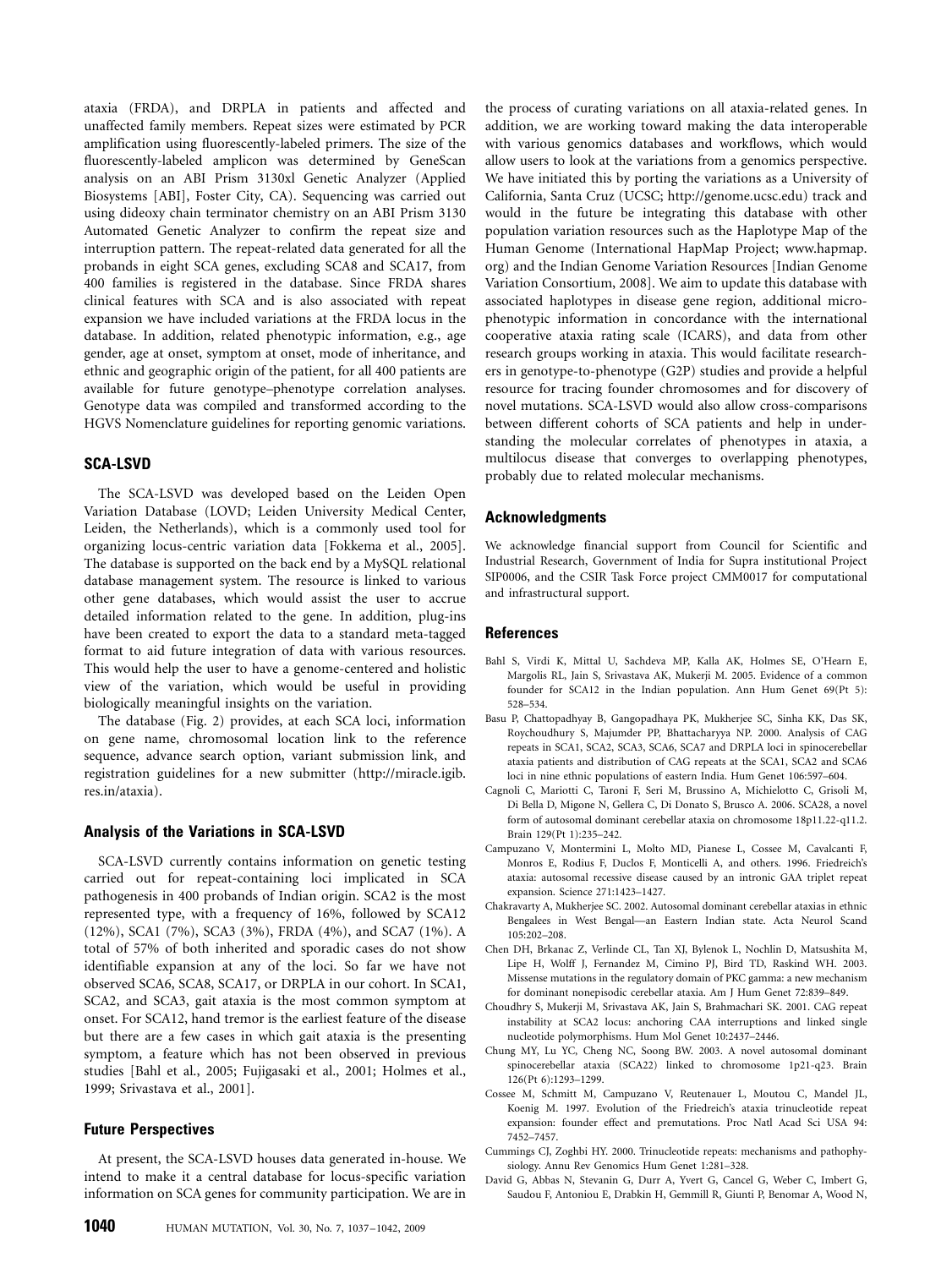Ruberg M, Agid Y, Mandel JL, Brice A. 1997. Cloning of the SCA7 gene reveals a highly unstable CAG repeat expansion. Nat Genet 17:65–70.

- Devos D, Schraen-Maschke S, Vuillaume I, Dujardin K, Naze P, Willoteaux C, Destee A, Sablonniere B. 2001. Clinical features and genetic analysis of a new form of spinocerebellar ataxia. Neurology 56:234–238.
- Duenas AM, Goold R, Giunti P. 2006. Molecular pathogenesis of spinocerebellar ataxias. Brain 129(Pt 6):1357–1370.
- Eichler EE, Holden JJ, Popovich BW, Reiss AL, Snow K, Thibodeau SN, Richards CS, Ward PA, Nelson DL. 1994. Length of uninterrupted CGG repeats determines instability in the FMR1 gene. Nat Genet 8:88–94.
- Everett CM, Wood NW. 2004. Trinucleotide repeats and neurodegenerative disease. Brain 127(Pt 11):2385–2405.
- Flanigan K, Gardner K, Alderson K, Galster B, Otterud B, Leppert MF, Kaplan C, Ptacek LJ. 1996. Autosomal dominant spinocerebellar ataxia with sensory axonal neuropathy (SCA4): clinical description and genetic localization to chromosome 16q22.1. Am J Hum Genet 59:392–399.
- Fokkema IF, den Dunnen JT, Taschner PE. 2005. LOVD: easy creation of a locusspecific sequence variation database using an ''LSDB-in-a-box'' approach. Hum Mutat 26:63–68.
- Fujigasaki H, Verma IC, Camuzat A, Margolis RL, Zander C, Lebre AS, Jamot L, Saxena R, Anand I, Holmes SE, Ross CA, Dürr A, Brice A. 2001. SCA12 is a rare locus for autosomal dominant cerebellar ataxia: a study of an Indian family. Ann Neurol 49:117–121.
- Gaspar C, Lopes-Cendes I, Hayes S, Goto J, Arvidsson K, Dias A, Silveira I, Maciel P, Coutinho P, Lima M, Zhou YX, Soong BW, Watanabe M, Giunti P, Stevanin G, Riess O, Sasaki H, Hsieh M, Nicholson GA, Brunt E, Higgins JJ, Lauritzen M, Tranebjaerg L, Volpini V, Wood N, Ranum L, Tsuji S, Brice A, Sequeiros J, Rouleau GA. 2001. Ancestral origins of the Machado-Joseph disease mutation: a worldwide haplotype study. Am J Hum Genet 68:523–528.
- Hara K, Fukushima T, Suzuki T, Shimohata T, Oyake M, Ishiguro H, Hirota K, Miyashita A, Kuwano R, Kurisaki H, Yomono H, Goto J, Kanazawa I, Tsuji S. 2004. Japanese SCA families with an unusual phenotype linked to a locus overlapping with SCA15 locus. Neurology 62:648–651.
- Harding AE. 1993. Clinical features and classification of inherited ataxias. Adv Neurol  $61 \cdot 1 - 14$
- Hellenbroich Y, Schulz-Schaeffer W, Nitschke MF, Kohnke J, Handler G, Burk K, Schwinger E, Zuhlke C. 2004. Coincidence of a large SCA12 repeat allele with a case of Creutzfeld-Jacob disease. J Neurol Neurosurg Psychiatry 75:937–938.
- Holmes SE, O'Hearn EE, McInnis MG, Gorelick-Feldman DA, Kleiderlein JJ, Callahan C, Kwak NG, Ingersoll-Ashworth RG, Sherr M, Sumner AJ, Sharp AH, Ananth U, Seltzer WK, Boss MA, Vieria-Saecker AM, Epplen JT, Riess O, Ross CA, Margolis RL. 1999. Expansion of a novel CAG trinucleotide repeat in the 5' region of PPP2R2B is associated with SCA12. Nat Genet 23:391–392.
- Ikeda Y, Dick KA, Weatherspoon MR, Gincel D, Armbrust KR, Dalton JC, Stevanin G, Durr A, Zuhlke C, Burk K, Clark HB, Brice A, Rothstein JD, Schut LJ, Day JW, Ranum LP. 2006. Spectrin mutations cause spinocerebellar ataxia type 5. Nat Genet 38:184–190.
- Imbert G, Saudou F, Yvert G, Devys D, Trottier Y, Garnier JM, Weber C, Mandel JL, Cancel G, Abbas N, Dürr A, Didieriean O, Stevanin G, Agid Y, Brice A, 1996. Cloning of the gene for spinocerebellar ataxia 2 reveals a locus with high sensitivity to expanded CAG/glutamine repeats. Nat Genet 14:285–291.
- Indian Genome Variation Consortium. 2008. Genetic landscape of the people of India: a canvas for disease gene exploration. J Genet 87:3–20.
- Katayama T, Ogura Y, Aizawa H, Kuroda H, Suzuki Y, Kuroda K, Kikuchi K. 2000. Nineteen CAG repeats of the SCA6 gene in a Japanese patient presenting with ataxia. J Neurol 247:711–712.
- Kawaguchi Y, Okamoto T, Taniwaki M, Aizawa M, Inoue M, Katayama S, Kawakami H, Nakamura S, Nishimura M, Akiguchi I, Kimura J, Narumiya S, Kakizuka A. 1994. CAG expansions in a novel gene for Machado-Joseph disease at chromosome 14q32.1. Nat Genet 8:221–228.
- Knight MA, Gardner RJ, Bahlo M, Matsuura T, Dixon JA, Forrest SM, Storey E. 2004. Dominantly inherited ataxia and dysphonia with dentate calcification: spinocerebellar ataxia type 20. Brain 127(Pt 5):1172–1181.
- Koide R, Ikeuchi T, Onodera O, Tanaka H, Igarashi S, Endo K, Takahashi H, Kondo R, Ishikawa A, Hayashi T, and others. 1994. Unstable expansion of CAG repeat in hereditary dentatorubral-pallidoluysian atrophy (DRPLA). Nat Genet 6:9–13.
- Koob MD, Moseley ML, Schut LJ, Benzow KA, Bird TD, Day JW, Ranum LP. 1999. An untranslated CTG expansion causes a novel form of spinocerebellar ataxia (SCA8). Nat Genet 21:379–384.
- Krishna N, Mohan S, Yashavantha BS, Rammurthy A, Kiran Kumar HB, Mittal U, Tyagi S, Mukerji M, Jain S, Pal PK, Purushottam M. 2007. SCA 1, SCA 2 and SCA 3/MJD mutations in ataxia syndromes in southern India. Indian J Med Res 126:465–470.
- Matsuura T, Yamagata T, Burgess DL, Rasmussen A, Grewal RP, Watase K, Khajavi M, McCall AE, Davis CF, Zu L, Achari M, Pulst SM, Alonso E, Noebels JL, Nelson

DL, Zoghbi HY, Ashizawa T. 2000. Large expansion of the ATTCT pentanucleotide repeat in spinocerebellar ataxia type 10. Nat Genet 26:191–194.

- Matsuura T, Fang P, Pearson CE, Jayakar P, Ashizawa T, Roa BB, Nelson DL. 2006. Interruptions in the expanded ATTCT repeat of spinocerebellar ataxia type 10: repeat purity as a disease modifier? Am J Hum Genet 78:125–129.
- Mittal U, Roy S, Jain S, Srivastava AK, Mukerji M. 2005a. Post-zygotic de novo trinucleotide repeat expansion at spinocerebellar ataxia type 7 locus: evidence from an Indian family. J Hum Genet 50:155–157.
- Mittal U, Sharma S, Chopra R, Dheeraj K, Pal PK, Srivastava AK, Mukerji M. 2005b. Insights into the mutational history and prevalence of SCA1 in the Indian population through anchored polymorphisms. Hum Genet 118:107–114.
- Miyoshi Y, Yamada T, Tanimura M, Taniwaki T, Arakawa K, Ohyagi Y, Furuya H, Yamamoto K, Sakai K, Sasazuki T, Kira J. 2001. A novel autosomal dominant spinocerebellar ataxia (SCA16) linked to chromosome 8q22.1-24.1. Neurology 57:96–100.
- Nakamura K, Jeong SY, Uchihara T, Anno M, Nagashima K, Nagashima T, Ikeda S, Tsuji S, Kanazawa I. 2001. SCA17, a novel autosomal dominant cerebellar ataxia caused by an expanded polyglutamine in TATA-binding protein. Hum Mol Genet 10:1441–1448.
- Nardacchione A, Orsi L, Brusco A, Franco A, Grosso E, Dragone E, Mortara P, Schiffer D, De Marchi M. 1999. Definition of the smallest pathological CAG expansion in SCA7. Clin Genet 56:232–234.
- Orr HT, Chung MY, Banfi S, Kwiatkowski TJ, Jr, Servadio A, Beaudet AL, McCall AE, Duvick LA, Ranum LP, Zoghbi HY. 1993. Expansion of an unstable trinucleotide CAG repeat in spinocerebellar ataxia type 1. Nat Genet 4:221–226.
- Padiath QS, Srivastava AK, Roy S, Jain S, Brahmachari SK. 2005. Identification of a novel 45 repeat unstable allele associated with a disease phenotype at the MJD1/ SCA3 locus. Am J Med Genet B Neuropsychiatr Genet 133B:124–126.
- Pulst SM, Nechiporuk A, Nechiporuk T, Gispert S, Chen XN, Lopes-Cendes I, Pearlman S, Starkman S, Orozco-Diaz G, Lunkes A, DeJong P, Rouleau GA, Auburger G, Korenberg JR, Figueroa C, Sahba S. 1996. Moderate expansion of a normally biallelic trinucleotide repeat in spinocerebellar ataxia type 2. Nat Genet 14:269–276.
- Ranum LPW, Moseley ML, Leppert MF, van den Engh G, La Spada AR, Koob MD, Day JW. 1999. Massive CTG expansions and deletions may reduce penetrance of spinocerebellar ataxia type 8. Am J Hum Genet 65(Suppl.):A466.
- Rolfs A, Koeppen AH, Bauer I, Bauer P, Buhlmann S, Topka H, Schols L, Riess O. 2003. Clinical features and neuropathology of autosomal dominant spinocerebellar ataxia (SCA17). Ann Neurol 54:367–375.
- Rubinsztein DC, Leggo J, Amos W, Barton DE, Ferguson-Smith MA. 1994. Myotonic dystrophy CTG repeats and the associated insertion/deletion polymorphism in human and primate populations. Hum Mol Genet 3:2031–2035.
- Saleem Q, Choudhry S, Mukerji M, Bashyam L, Padma MV, Chakravarthy A, Maheshwari MC, Jain S, Brahmachari SK. 2000. Molecular analysis of autosomal dominant hereditary ataxias in the Indian population: high frequency of SCA2 and evidence for a common founder mutation. Hum Genet 106:179–187.
- Sasaki H. 2007. [Clinical feature and molecular genetics of hereditary spinocerebellar ataxia]. Rinsho Shinkeigaku 47:795–800. [Japan]
- Schelhaas HJ, Verbeek DS, Van de Warrenburg BP, Sinke RJ. 2004. SCA19 and SCA22: evidence for one locus with a worldwide distribution. Brain 127(Pt 1):E6; author reply E7.
- Srivastava AK, Choudhry S, Gopinath MS, Roy S, Tripathi M, Brahmachari SK, Jain S. 2001. Molecular and clinical correlation in five Indian families with spinocerebellar ataxia 12. Ann Neurol 50:796–800.
- Stevanin G, Broussolle E, Streichenberger N, Kopp N, Brice A, Durr A. 2005. Spinocerebellar ataxia with sensory neuropathy (SCA25). Cerebellum 4:58–61.
- Swartz BE, Burmeister M, Somers JT, Rottach KG, Bespalova IN, Leigh RJ. 2002. A form of inherited cerebellar ataxia with saccadic intrusions, increased saccadic speed, sensory neuropathy, and myoclonus. Ann NY Acad Sci 956: 441–444.
- Takano H, Cancel G, Ikeuchi T, Lorenzetti D, Mawad R, Stevanin G, Didierjean O, Durr A, Oyake M, Shimohata T, Sasaki R, Koide R, Igarashi S, Hayashi S, Takiyama Y, Nishizawa M, Tanaka H, Zoghbi H, Brice A, Tsuji S. 1998. Close associations between prevalences of dominantly inherited spinocerebellar ataxias with CAG-repeat expansions and frequencies of large normal CAG alleles in Japanese and Caucasian populations. Am J Hum Genet 63:1060–1066.
- Terasawa H, Oda M, Morino H, Miyachi T, Izumi Y, Maruyama H, Matsumoto M, Kawakami H. 2004. A novel haplotype of spinocerebellar ataxia type 6 contributes to the highest prevalence in western Japan. Neurosci Lett 358:107–110.
- van Swieten JC, Brusse E, de Graaf BM, Krieger E, van de Graaf R, de Koning I, Maat-Kievit A, Leegwater P, Dooijes D, Oostra BA, Heutink P. 2003. A mutation in the fibroblast growth factor 14 gene is associated with autosomal dominant cerebellar ataxia [Corrected]. Am J Hum Genet 72:191–199.